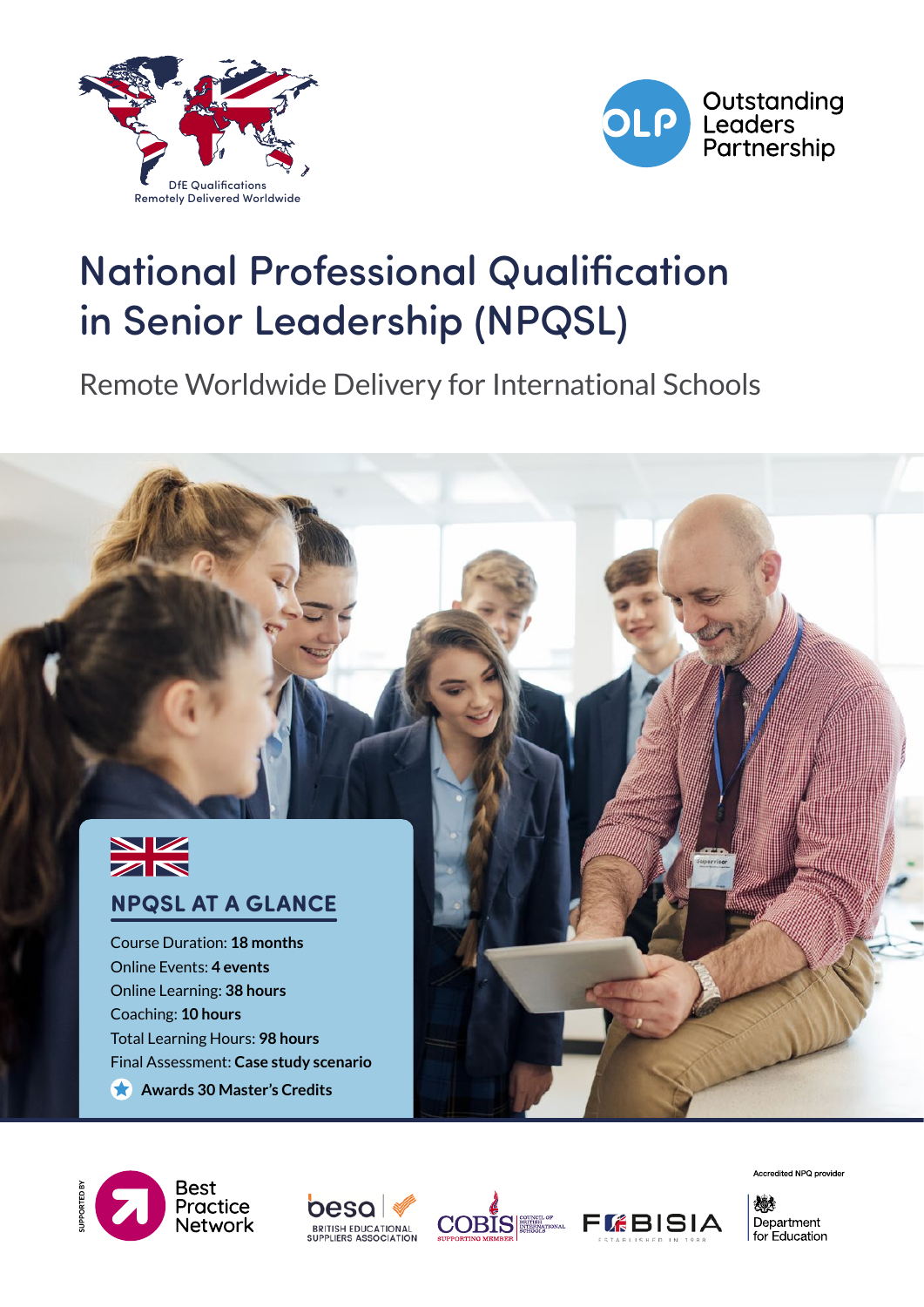## About NPQSL

The DfE-accredited NPQSL delivers evidence-based senior leadership training to those who are, or aspire to be, senior leaders. This flexible part-time training fits around a teacher's timetable and is delivered through a combination of face-to-face events, online study, webinars and coaching. Completing NPQSL is hugely beneficial for participants as well as their school and pupils.

We are proud to have delivered NPQs to thousands of International School participants across the globe. Find out about our Remote Online Delivery option on the last page.

### Benefits for participants

- $\odot$  Portable qualification valid and highly sought-after by UK schools and International Schools
- $\oslash$  Increased awareness and understanding of self and of the behaviours needed to lead across a school
- $\odot$  Time to reflect on leadership practice and ability to check learning and development needs
- $\odot$  Increased capability and capacity to take on leadership across a school – having the skills, knowledge and understanding to do the job more effectively

### Benefits for schools

- $\odot$  Support succession of school leaders and build a cohesive, impact-focused school leadership team
- $\odot$  Evidence-based sustainable school improvement undertaken to reduce variation in pupil progress and attainment and to improve teaching
- $\oslash$  A professionally aware and informed leader who can make evidence-based decisions and approach new challenges in an effective and efficient manner
- $\odot$  The ability to review and evaluate practice in order to bring about change and get the best for young people and staff within the organisation

## Qualification elements

| <b>INDUCTION STAGE</b>                      | Induction (incl. Initial needs analysis: 1 hour) | 6 hours                   |                                 |
|---------------------------------------------|--------------------------------------------------|---------------------------|---------------------------------|
| <b>DEVELOPMENT STAGE</b>                    | <b>Face-to-face events</b>                       | 24 hours                  |                                 |
|                                             | <b>Online course study</b>                       | 38 hours                  | <b>Total Guided</b><br>Learning |
|                                             | <b>Formative assessment tasks</b>                | 20 hours                  | Hours:                          |
|                                             | <b>Leadership performance coaching</b>           | 10 hours                  | 98                              |
| <b>SUMMATIVE</b><br><b>ASSESSMENT STAGE</b> | <b>Case study scenario</b>                       | <b>Max. 1500</b><br>words |                                 |

### Qualification programme structure

The NPQSL content is delivered across four development stage cycles that include face-to-face events, online study, a formative assessment task and leadership performance coaching. The context focus for each cycle aligns to each of the content areas identified by the DfE, and their sequencing across the delivery cycle has been carefully crafted to ensure depth of study and time for most effective reflection and review by each participant.

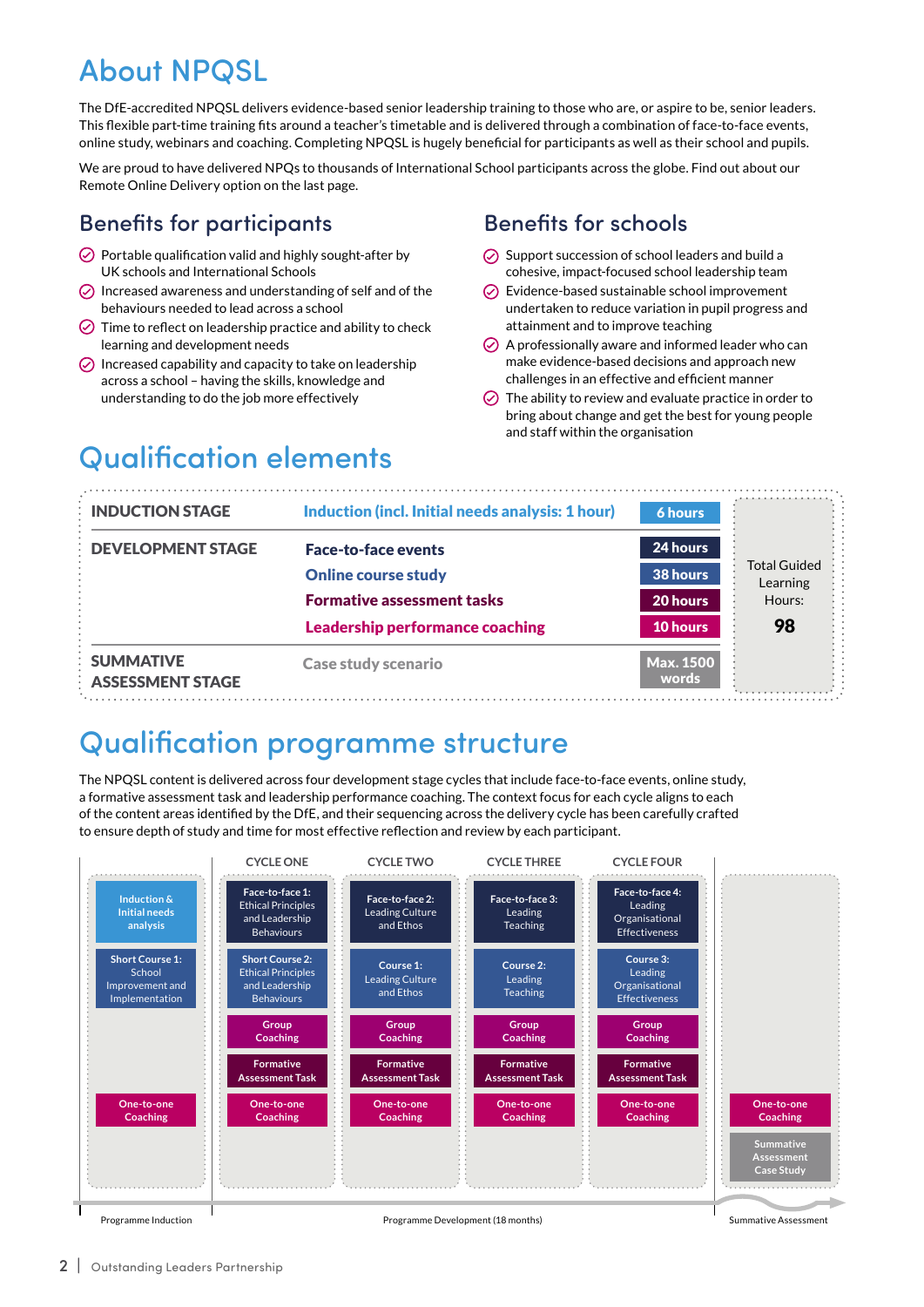## Induction

The induction stage includes insight into and preparation for qualification engagement and the *School improvement and implementation* short course. Participants will complete their initial needs analysis as part of this stage.

#### Induction and Initial needs analysis

Self assessment of skills, knowledge and understanding of 'learn that' and 'learn how to' statements derived from the DfE qualification frameworks and leadership behaviours. The outcomes of the analysis inform ongoing discussion and feedback throughout the programme.

### Face-to-face content outline

The NPQSL programme includes four face-to-face events spread across the 18-month duration of the qualification. Face-to-face events are delivered remotely for participants from International Schools.

Each event precedes online course study and will introduce the climate and context for online study. The four event days consist of tailored practice tasks, group networking and self-managed learning interaction supporting powerful dialogue and leadership development.

#### Face-to-face events

- **Day 1:** Ethical Principles and Leadership Behaviours
- **Day 2:** Leading Culture and Ethos
- **Day 3:** Leading Teaching
- **Day 4:** Leading Organisational Effectiveness

### Online course content outline

NPQSL participants will undertake two short courses and three full courses.

As part of online course engagement compliance, participants will be required to select and complete three practice activities and undertake one formative assessment task.

Each full course includes three study modules that are to be completed within a recommended time frame of 10 hours. Each short course is composed of 4 hours of study.

#### Short courses

- **1. School Improvement and Implementation**
- **2. Ethical Principles and Leadership Behaviours**

#### Full courses

- **1. Leading Culture and Ethos**
	- Module 1: School culture
	- Module 2: Behaviour
	- Module 3: Professional development

#### **2. Leading Teaching**

- Module 1: Teaching
- Module 2: Curriculum and assessment
- Module 3: Additional and SEN/disabilities

#### **3. Leading Organisational Effectiveness**

- Module 1: Organisational management
- Module 2: Working in partnership
- Module 3: Governance and accountability

## Formative assessment tasks

The formative assessment tasks are in-school practice-led activities that participants choose to complete following an online course. There are four formative assessment tasks for NPQSL.

### Leadership performance coaching

NPQSL participants will engage with ten hours of coaching.

#### Group coaching

• Four hours (one hour following each online course)

#### One-to-one coaching

• Six hours (one hour during the induction stage and then one hour following the completion of each formative assessment task, plus an impact review prior to the summative assessment stage)

### Assessment

Qualification elements that count towards final assessment

To pass an NPQ, the following criteria need to be met:

- Participants must engage in 90% of the course elements determined by the provider.
- Participants must submit and pass one summative assessment that takes the form of a case study. Participants have an eight-day window to provide a written response of a maximum 1500 words and submit this by midnight on the designated eighth day.

What are the course elements I must engage with?

- 1. Leadership Development Record (LDR) review
- 2. Face-to-face events
- 3. Online practice activities
- 4. Formative assessment tasks
- 5. Coaching